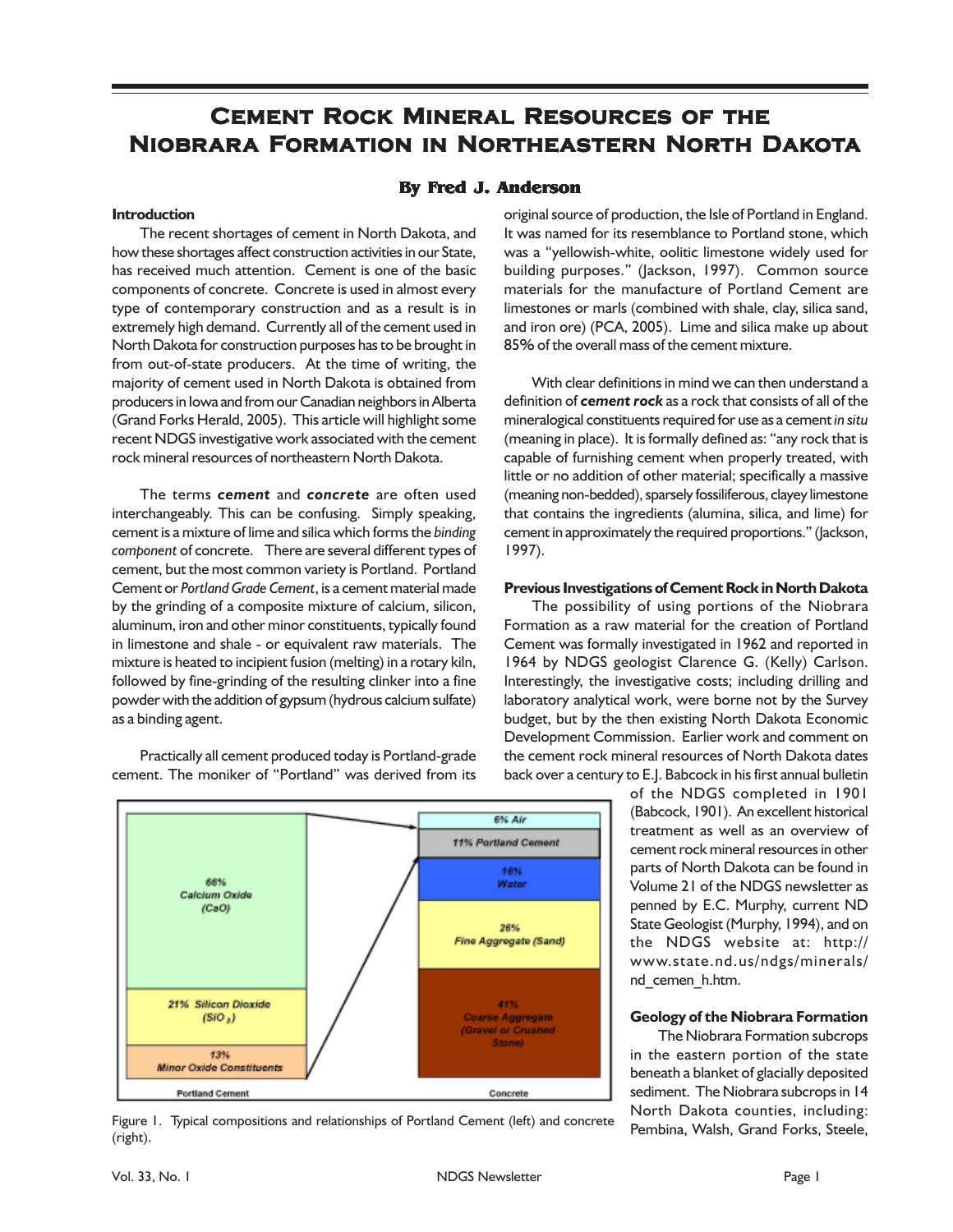Barnes, Ransom, LaMoure, Dickey, Sargent, Ramsey, Benson, and Nelson (Figure 2). The majority of the subcrop is within the eastern one-third of the state with a smaller portion located 40 miles west, of the westernmost extent of the main subcrop in Ramsey County. This subcrop, based on the 1983 interpretation of the bedrock geology of North Dakota completed by Bluemle (1983), extends over an area of approximately 1,629 square miles (4,219 square kilometers). This translates to an area equal to roughly 2.5% of the entire land area of North Dakota (Figure 2).



| Figure 2. Distribution of the subcrop (formation exposed directly |
|-------------------------------------------------------------------|
| beneath the glacial cover) of the Niobrara Formation in eastern   |
| North Dakota (Modified from Bluemle, 1983).                       |

The Niobrara Formation ranges in lithology from limestone to chalk to a slightly calcareous shale of Late Cretaceous age that was deposited in a shallow epicontinental sea during Late Cretaceous time (Shurr and Rice, 1987). The Niobrara outcrops in minor localities in the northeastern part of the state. The Niobrara is underlain by the Carlile Shale of the Colorado Group and, in turn, is overlain by the Pierre Formation of the Montana Group (Figure 3).

The Niobrara Formation was named for outcrops located near the mouth of the Niobrara River in Knox County, Nebraska (Lerud, 1982). The Niobrara Formation in eastern North Dakota was deposited as a relatively shallow-water sediment during a major transgression and regression of the late Cretaceous interior seaway which stretched, at its maximum extent, all the way from the Gulf of Mexico to Hudson Bay (Sieverding and Shurr, 1982). The Niobrara in northeastern North Dakota can be further stratigraphically subdivided into two distinct lithostratigraphic units, referred to as *members*, an upper chalky member and a lower calcareous shale member (Reiskind, 1986).

*Formation* A rank of formal lithostratigraphic nomenclature that is the fundamental unit in lithostratigraphic classification*.* It is a body of rock identified by lithic characteristics and stratigraphic position; it is prevailingly but not necessarily tabular and is mappable at the Earth's surface or traceable in the subsurface.

*Member* A rank of formal lithostratigraphic nomenclature that is below a formation and is always a part of some formation. It is recognized as a named entity within a formation because it possesses characteristics distinguishing it from adjacent parts of the formation.

*North American Stratigraphic Code, 1983*

|  | NORTH CARDIO & CRITICISCO, REPAIR GRAPHIC COLLAIN |                 |                |                |                       |                               |                                   |                    |                                                                                                                                                                                                                                                                                            |  |  |
|--|---------------------------------------------------|-----------------|----------------|----------------|-----------------------|-------------------------------|-----------------------------------|--------------------|--------------------------------------------------------------------------------------------------------------------------------------------------------------------------------------------------------------------------------------------------------------------------------------------|--|--|
|  |                                                   | <b>PORTABLE</b> |                |                |                       |                               | LITHGLODY, DEPORTOUR, ENVIOURINTS |                    |                                                                                                                                                                                                                                                                                            |  |  |
|  | ASK <sup>1</sup><br><b>EN</b>                     | <b>PERIOD</b>   | <b>MOURNCE</b> | GROUP II       |                       | <b><i>RENBER</i></b>          | MINIMAL RESOURCES                 | <b>BAI THOMBE!</b> | AND STHER DARRACTERED IDE<br>Sand, senior states of light grey tolerapide gray and mosaix-directory with banks.                                                                                                                                                                            |  |  |
|  |                                                   |                 |                |                | HELL DREEK            |                               | Vieter                            | 500 (150           | shake and dark purple, mangunerun aside shakind concentiars, then sediment and some estuation<br>unalment. Forma ribroi sissons escrept ciaçory member at the top farms amouth, naunient-algorial<br>larma Jozdiansk kopography                                                            |  |  |
|  |                                                   |                 |                | <b>MOVINGA</b> | FOR HILLS             | DOL/SATE                      | Auto-                             |                    | (a) and single, special single, nandegippe, and sillstone, shades, of building pellosings, largest.<br>contactant with basic shall layone save lask localities a bannibat produce of taxis,                                                                                                |  |  |
|  |                                                   |                 |                |                |                       | BULLHEAD                      |                                   | 400 (130)          | posible in each to orbits. See, silicence, sili and shale predelional documents with shale of the                                                                                                                                                                                          |  |  |
|  |                                                   |                 |                |                |                       | TIMIER LAKE                   | Visitet, Show                     |                    | Plane Farratian largely mater capial satirond farm amila, supplying any.                                                                                                                                                                                                                   |  |  |
|  |                                                   |                 |                |                |                       | <b>WALL CTV</b>               |                                   |                    | they light to be better or set you. Sook, but browns determined contribution factor                                                                                                                                                                                                        |  |  |
|  |                                                   |                 |                |                | PERMIT                | <b>DEANAL</b>                 | Visited                           |                    | Official additions, figure members une exposure in the members within the members part of<br>THE BUSIC TRAVIEW TOGANY FIGHTING USING THE FAILURE CITY OF RESIDENCE FAITHER FOUND                                                                                                           |  |  |
|  |                                                   |                 |                |                |                       | DESIREY                       |                                   |                    | dance are floor. After percent contacts out has the first deal store in expression<br>Detroymented, stolk official days that's homer single minister concerns creditor<br>Michael, Walk dalksplastic callowski, Jolf, Birlly Sadded, stighty calculation from Justic,                      |  |  |
|  |                                                   |                 |                |                |                       | <b>GREGORY</b>                |                                   | 2,500 (700)        | erhe musikire, shoch, soas outlete that ends is auto menders dienter, shaw, payah-<br>to the following stads, act, not parameter persons stream injuries and parameteristic<br>cheatres codove highly-out-to the matter potter with sourcest fall science agricolouse.                     |  |  |
|  |                                                   |                 | ž              |                |                       | PEMBINA.                      | Flamburika                        |                    | HELIDAS-D'INDINATIONISC BALE RASINE DETTINE FUSIQUINE INCITETIBILE BETRAS.<br>Teome-panet, anytotakera woopatern the societies it the vestimon out of the<br>WHE THINGEN IS THEN THUS HOLD WAS THE LIGHT BUILT FOR MAIN                                                                    |  |  |
|  |                                                   | 95745918        |                |                |                       | SAMMON FERROOMERUS Data       |                                   |                    |                                                                                                                                                                                                                                                                                            |  |  |
|  |                                                   |                 |                | 00409400       | <b>BICRIPSIOS</b>     | <b>TIMA: Member</b>           | <b>Contact Book</b>               | 2001/02/           | three medium kytographomedium-grap, collamine i with white. King motivative indiving to be<br>Offices as THIS RAIN GENERAL HARVENS FOR THE FASH. SUDAY WAS A SHOW ARE AT<br>gotter in weathered reprosent howe partiweathers to graves how: show-states: Upper studes                      |  |  |
|  |                                                   |                 |                |                |                       | <b>Calcumous Distribution</b> |                                   |                    | mininger and taken patterns of share-mininger.                                                                                                                                                                                                                                             |  |  |
|  |                                                   |                 |                |                | CANLLE                |                               |                                   | 400 (130)          | lisale mealum aints gegris sissis. Namai are sur, anti lunge elisopolisi nasurelismu sorialising<br>alcosteri panum ismeritri austral fest, strandary granom systals at the los. Househil singeri<br>to managers.                                                                          |  |  |
|  |                                                   |                 |                |                | GREEN CIDS            |                               |                                   | 100 (35)           | these dominates comments soft the beddecrifies treedient good exectic and resourcing and<br>make: inferred by to inferrom "Beconcrisive Special"                                                                                                                                           |  |  |
|  |                                                   |                 |                |                | <b>BELLE FOL/ROWE</b> |                               |                                   | 380 (100)          | Their medium in derivates with missiness homes formatalist spaning includes institution light.<br>study, area berturationing nami and sit bodes near base in parts of easterningly Calculus.                                                                                               |  |  |
|  |                                                   |                 |                | <b>GIACTS</b>  | <b>MOVARY</b>         |                               |                                   | 100105             | Durk meabow-to-box-gres, ext. finks, approps twoos-of hand-blow-grey be-to-effect play topics<br>morked by redicerding June.                                                                                                                                                               |  |  |
|  |                                                   |                 |                |                | MEACHETUE             |                               | Visibil                           | 102130             | facilities late par that makes paint state and pulse are subsequented<br>alty stok, mademic data pay set, lamp foulk, missense known also as "Mosts."<br>Ordento tato finanza i                                                                                                            |  |  |
|  |                                                   |                 |                |                | SKULL CREEK           |                               | Vister                            | 140183             | Shale medium to dork-year, misa-aspx, and fieldy to lunges, excelations. Energyatined, Bobble.<br>calcomagn, balk-gras, glasscoolic, limited is real, inspected partie and white bankardic stay.                                                                                           |  |  |
|  | 140                                               |                 |                |                | INVAN AAAA            |                               | Visibili                          | 450 (155)          | door participate have secured lighters for project factors and dow, you off-<br>entering 1-bear part is mainly controlled paintance, modern divisions, angain for<br>AUSTRALIANO GARDINAL ADGARDANI RAVAKI ATIZIKA DAVIDNOSO ATAN-OATMINING KONSAINA<br>Folgerade cabina opharches panelle |  |  |

i of yours before grosset.<br>ummissiones of unit is feet. Values in pershifteess see in melers

Figure 3. Cretaceous stratigraphic unit nomenclature in North Dakota (modified from Bluemle and others, 1986), and incorporating the stratigraphic members of Reiskind (1986).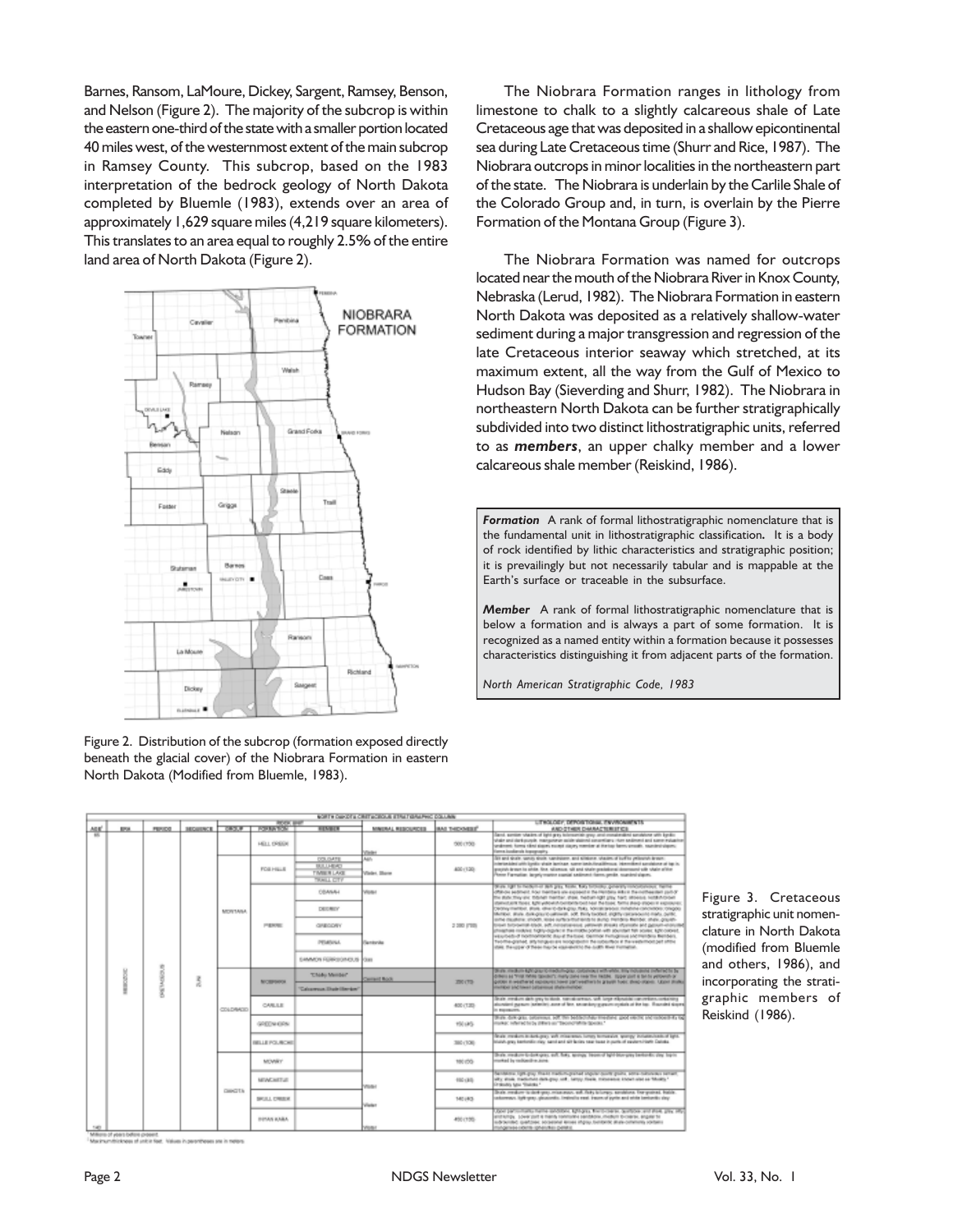#### **Cement Rock Mineral Resource Potential Areas**

The fact that the Niobrara Formation in the northeastern part of the state is calcareous (> 50% calcium carbonate) spurred the initial interest in its utilization as a potential cement source rock. In the late 1800's and early 1900's, a natural cement manufacturing plant operated near Concrete, North Dakota (Figure 4). The plant operated for 17 years, from 1892 to 1909, but discontinued operations due to problems with production and marketing (Grand Forks Herald, 1957).

During later investigations conducted in the early 1960's in northeastern North Dakota, several areas were selected as candidate sites, marked for further investigative drilling, based on field evidence gathered from previous field reconnaissance and geologic mapping work. The information from this investigation was summarized in NDGS Report of Investigation No. 41 (RI-41). RI-41 was completed by Survey geologist Clarence (Kelly) Carlson (Carlson, 1964). Carlson identified five areas or "prospects" in his report that were identified and further investigated (Figure 4). Drilling investigations were conducted in the Edinburg area (northeast central Walsh County), the Park River area (east central Walsh County), the Lankin-Fordville area (southeast central Walsh County), the Shawnee-McCanna area (east central Grand Forks County), and the Northwood area (southeastern Grand Forks County). From these investigations, the Shawnee-McCanna area was deemed most favorable at the time, due to its relatively thin overburden, rock quality, and proximity to favorable markets and transportation systems existing at the time.



Figure 4. Location of previous areas of interest or "prospects" investigated as a part of cement rock potential studies in the early 1960's by Carlson (1964).

#### **Recent Investigations**

A contemporary look at this area was recently completed by the NDGS in 2005. Existing data sources were compiled using contemporary methods. These methods were focused on the stratigraphic distribution of the cement rock minerals in the vicinity of the Shawnee – McCanna. The information is presented in a set of 1:24,000 scale maps, geologic crosssections, and a core summary. The original prospect boundary was included on the maps in order to enable a comparison of current information with previous data. Geologic contacts of surficial units were compiled and modified from previous small-scale mapping (Anderson, 2005).

The location of drillholes with a set of modified thickness of glacial drift contours are shown on the map, which delineate areas of uniform glacial drift thickness (Figure 5).

Cement rock minerals resources information and relationships of the subcrop of bedrock geologic units in the area were also compiled into a second map. The geologic contacts of middle Cretaceous strata (Pierre, Niobrara, Carlile, and Greenhorn Formations) that subcrop in the map area are shown along with a modified isopach of Carlson's "high lime zone" (Figure 6).

Regional dip on these Cretaceous units is  $5^\circ$  to the west/ southwest. The Cretaceous sediments are overlain by a relatively uniform thickness of glacial sediments of subglacial and glaciolacustrine origin that are depicted on the surficial map.

The relationships between contemporary land use, vegetative cover, local hydrology and proximity of existing



Figure 5. Section of the surficial geologic map of the Shawnee-McCanna area depicting the relationship of surficial geologic units and locations of drillholes along with thickness of glacial drift. A map like this is useful for understanding the relationship between points of drillhole investigation and different geologic materials exposed at the surface in addition to the interpreted thicknesses of glacial sediment cover.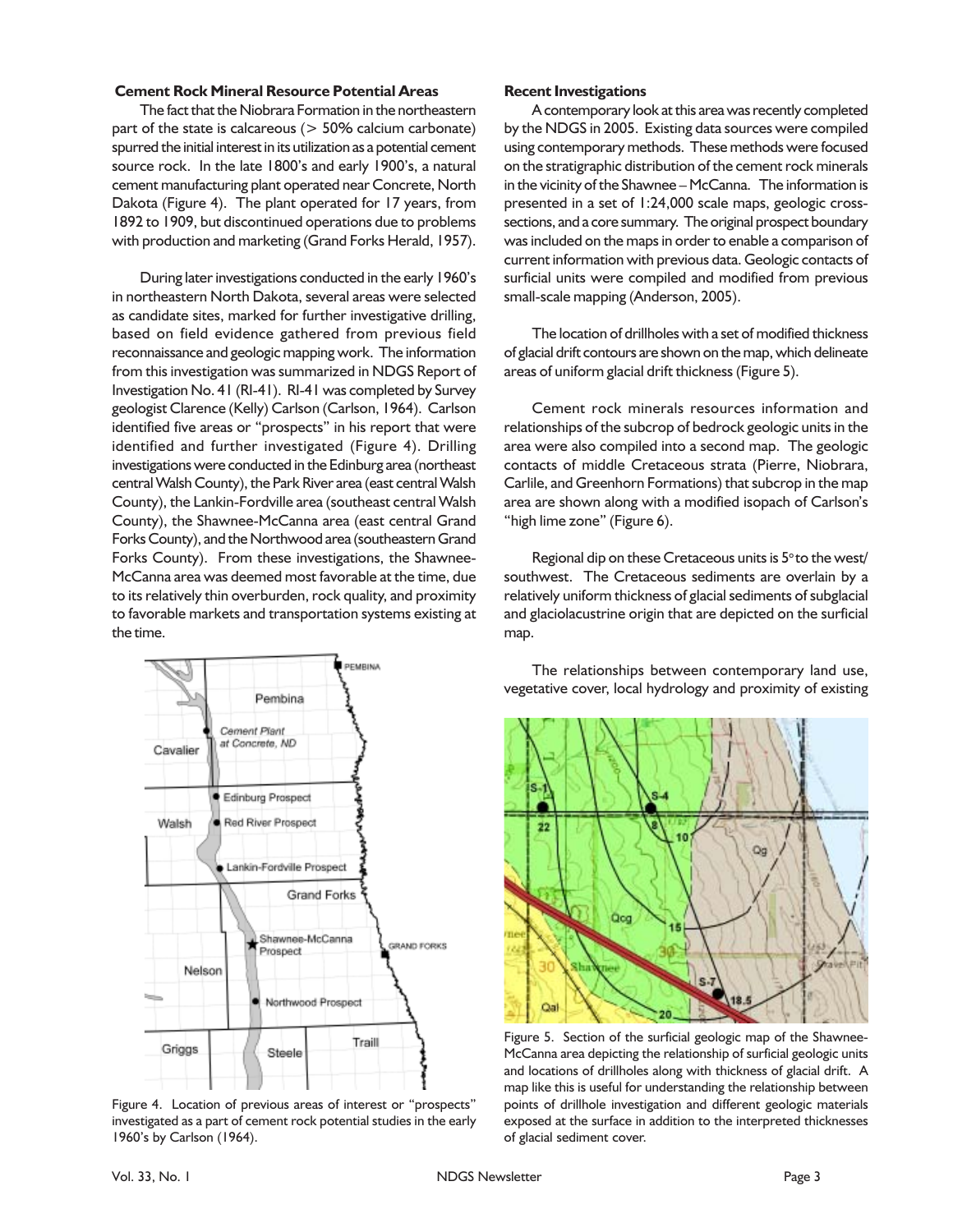

Figure 6. Section of the bedrock geologic map of the Shawnee-McCanna area depicting the relationship of generalized bedrock geologic units present in the subcrop and locations of drillholes along with the thicknesses of the "high lime zone."



Figure 7. Portion of the mineral resource planning map showing the relationships between current land use, local hydrology, and transportation routes with included overburden thickness contours.

major transportation routes were mapped from 1993 Digital Color Orthophotography in the area and depicted on a third map. Overburden thickness contours delineate areas of uniform overburden thickness across the mineable portions of the area. Overburden was defined as the sum of the thickness, in feet, of glacial drift in addition to the drilled thickness of the Cretaceous Niobrara Formation to the top of the "high lime zone" (Figure 7).

Four geologic cross sections were drawn on the surface and near-surface units present. A portion of geologic cross section A-A', drawn from west to east across the northern portion of the study area, depicts the stratigraphic relationships of surficial (undifferentiated glacial deposits) and bedrock geology. Geologic and geochemical information from well control data was incorporated into the sections with a delineation of a "high lime zone" shown (Figure 8).

As a final component of this work, a core summary containing all of the descriptive and analytical data available for the drillholes conducted as a part of the 1964 investigative work, was also completed. New geologic logs were constructed using descriptive stratigraphic information compiled with carbon dioxide and calcium carbonate analysis with depth logs. Cores from the drillholes were photographed and included in each log. Photographs were obtained of relatively high and relatively low calcium carbonate zones and included in each log in order to depict the relationship between the mineralogical characteristics of the core visible macroscopically, with the corresponding value of calcium carbonate content.

Previously completed paleontological descriptions completed by Reiskind (1986) were also compiled into each log in order to enhance paleoecologic and paleogeographic understanding of the geologic setting (Figure 9). Where available, electric logs of the drillholes were included, along with X-Ray Diffraction data for phases of clay minerals present within selected portions of the core.

## **Potential End Use**

Previous work has indicated that the calcareous shales of the Niobrara Formation are of marginal quality, with calcium carbonate concentration values around only 63%. These values are below the 80% concentrations typically required for a sole source cement rock to be used for Portland Cement (Carlson, 1964).



Figure 8. Section of geologic cross section A-A' depicting the vertical and horizontal relationships of Cretaceous age sedimentary strata and glacial sediments present in the surface and subsurface of the Shawnee-McCanna area.